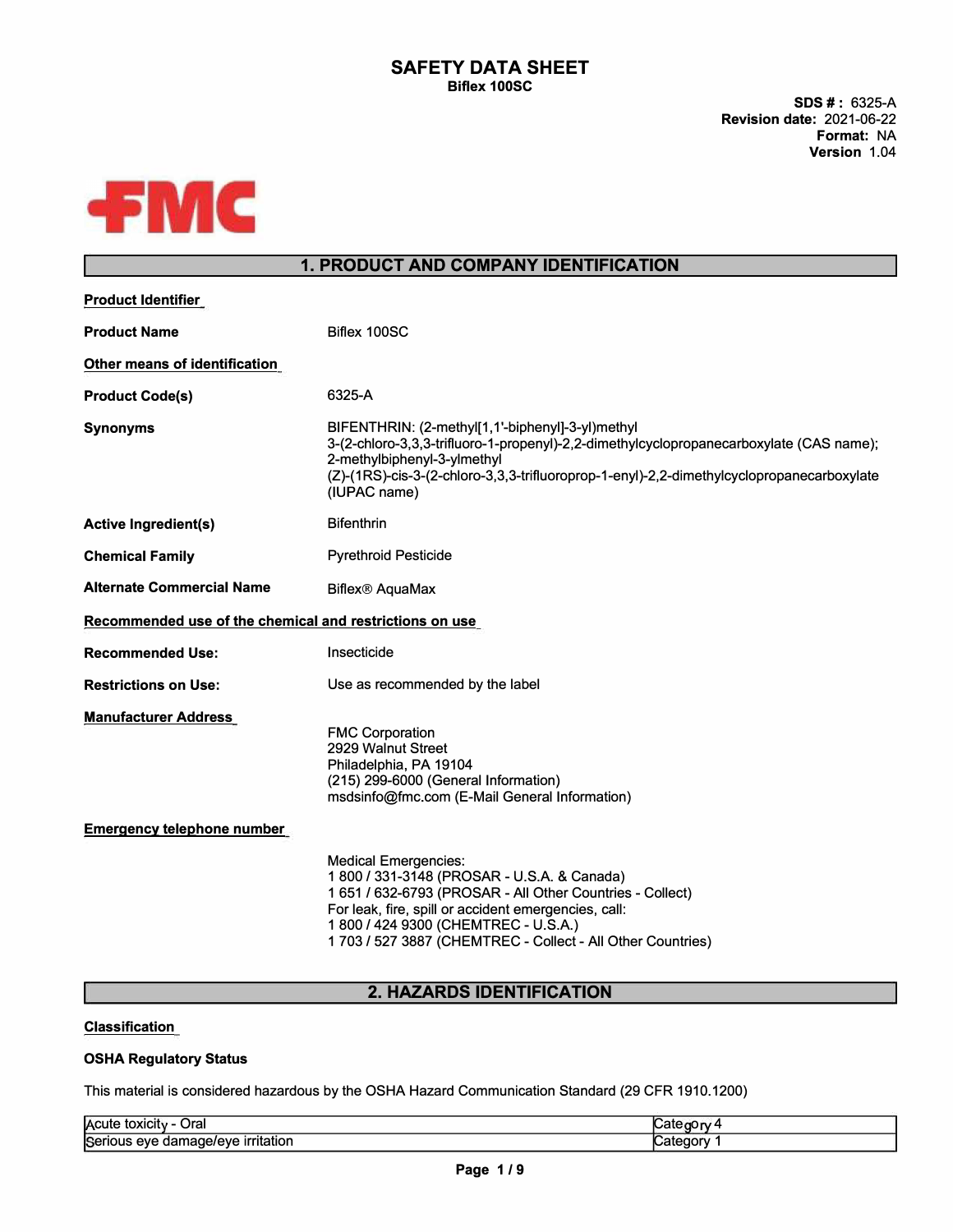|                                                    | VEISIUIL<br><b>1.V4</b> |
|----------------------------------------------------|-------------------------|
| Skin sensitization                                 | <b>ICategory 1B</b>     |
| Carcinogenicity                                    | <b>ICategory 2</b>      |
| Specific target organ toxicity (single exposure)   | <b>ICategory</b>        |
| Specific target organ toxicity (repeated exposure) | Category                |

## **GHS Label elements, including precautionary statements**

## **EMERGENCY OVERVIEW**

| Danger                                                                |
|-----------------------------------------------------------------------|
|                                                                       |
| <b>Hazard Statements</b>                                              |
| <b>H302 - Harmful if swallowed</b>                                    |
| H317 - May cause an allergic skin reaction                            |
| H318 - Causes serious eye damage                                      |
| H351 - Suspected of causing cancer                                    |
| H370 - Causes damage to organs                                        |
| H372 - Causes damage to organs through prolonged or repeated exposure |
|                                                                       |

## **Precautionary Statements - Prevention**

P202 - Do not handle until all safety precautions have been read and understood

P281 - Use personal protective equipment as required

P264 - Wash face, hands and any exposed skin thoroughly after handling

P270 - Do not eat, drink or smoke when using this product

P272 - Contaminated work clothing should not be allowed out of the workplace

P280 - Wear protective gloves

P260 - Do not breathe dust/fume/gas/mist/vapors/spray

## **Precautionary Statements - Response**

P321 - Specific treatment (see supplemental first aid instructions on this label)

P308 **+** P311 - If exposed or concerned: Call a POISON CENTER or doctor

P305 **+** P351 **+** P338 - IF IN EYES: Rinse cautiously with water for several minutes. Remove contact lenses, if present and easy to do. Continue rinsing

P310 - Immediately call a POISON CENTER or doctor

P302 **+** P352 - IF ON SKIN: Wash with plenty of water and soap

P333 **+** P313 - If skin irritation or rash occurs: Get medical advice/attention

P363 - Wash contaminated clothing before reuse

P301 + P312 - IF SWALLOWED: Call a POISON CENTER or doctor if you feel unwell

P330 - Rinse mouth

## **Precautionary Statements - Storage**

P405 - Store locked up

## **Precautionary Statements - Disposal**

P501 - Dispose of contents/container to an approved waste disposal plant

## **Hazards not otherwise classified (HNOC)**

No hazards not otherwise classified were identified.

## **Other Information**

Very toxic to aquatic life with long lasting effects. May be harmful in contact with skin.

## **3. COMPOSITION/INFORMATION ON INGREDIENTS**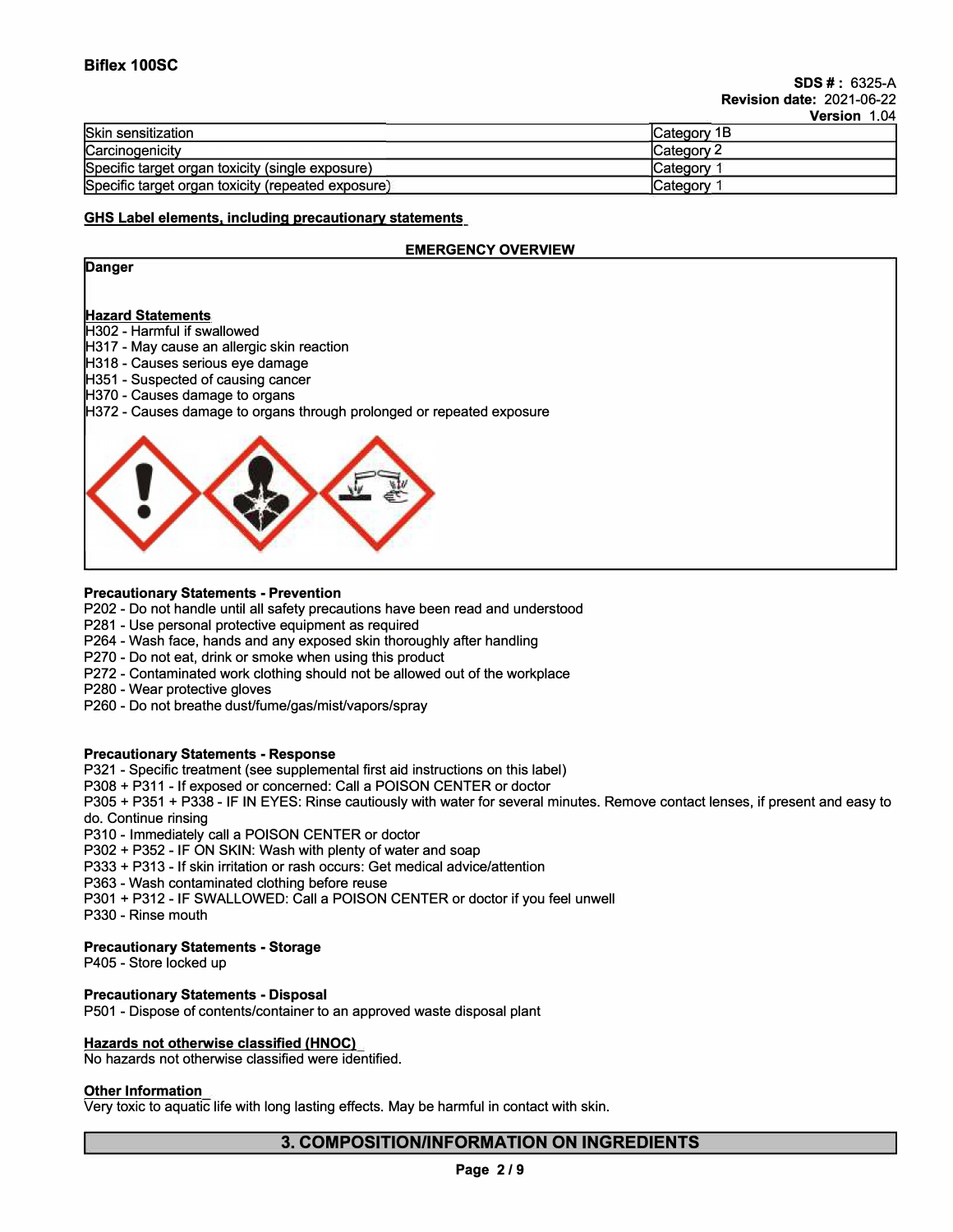**Chemical Family** 

Pyrethroid Pesticide.

| <b>Chemical name</b>     | <b>CAS-No</b>     | . L 1 N<br>Weig.<br>70 |
|--------------------------|-------------------|------------------------|
| <b>Bifenthrin</b>        | 82657-<br>57-04-3 |                        |
| alvcol<br>Pror<br>pvlene | $57-55-f$         | $5 - 10$               |

Synonyms are provided in Section 1.

| <b>4. FIRST AID MEASURES</b>                                                                               |                                                                                                                                                                                                                                                                                                                                                                              |  |
|------------------------------------------------------------------------------------------------------------|------------------------------------------------------------------------------------------------------------------------------------------------------------------------------------------------------------------------------------------------------------------------------------------------------------------------------------------------------------------------------|--|
| <b>Eye Contact</b>                                                                                         | Flush eyes with water for at least 15 minutes. Get medical attention if eye irritation<br>develops or persists.                                                                                                                                                                                                                                                              |  |
| <b>Skin Contact</b>                                                                                        | Wash off immediately with soap and plenty of water.                                                                                                                                                                                                                                                                                                                          |  |
| <b>Inhalation</b>                                                                                          | Remove person to fresh air. If breathing is difficult or if discomfort occurs and persists,<br>obtain medical attention.                                                                                                                                                                                                                                                     |  |
| Ingestion                                                                                                  | Drink 2 glasses of water and induce vomiting by touching back of throat with finger. Do not<br>induce vomiting or give anything by mouth to an unconscious person. Immediate medical<br>attention is required.                                                                                                                                                               |  |
| <b>Most important symptoms and</b><br>effects, both acute and delayed                                      | None known.                                                                                                                                                                                                                                                                                                                                                                  |  |
| Indication of immediate medical<br>attention and special treatment<br>needed, if necessary                 | . Treatment is otherwise controlled removal of exposure followed by symptomatic and<br>supportive care.                                                                                                                                                                                                                                                                      |  |
|                                                                                                            | <b>5. FIRE-FIGHTING MEASURES</b>                                                                                                                                                                                                                                                                                                                                             |  |
| <b>Suitable Extinguishing Media</b>                                                                        | Foam, Dry chemical or CO2. Soft stream or water fog only if necessary. Contain all runoff,                                                                                                                                                                                                                                                                                   |  |
| <b>Specific Hazards Arising from the</b><br><b>Chemical</b>                                                | No information available Slightly combustible. May support combustion at elevated<br>temperatures.                                                                                                                                                                                                                                                                           |  |
| <b>Explosion data</b><br><b>Sensitivity to Mechanical Impact</b><br><b>Sensitivity to Static Discharge</b> | Not sensitive.<br>Not sensitive.                                                                                                                                                                                                                                                                                                                                             |  |
| <b>Protective equipment and</b><br>precautions for firefighters                                            | Isolate fire area. Evaluate upwind. Wear self-contained breathing apparatus and protective<br>suit. Do not breathe smoke, vapors or gases generated.                                                                                                                                                                                                                         |  |
|                                                                                                            | <b>6. ACCIDENTAL RELEASE MEASURES</b>                                                                                                                                                                                                                                                                                                                                        |  |
| <b>Personal Precautions</b>                                                                                | Isolate and post spill area. Wear suitable protective clothing, gloves and eye/face<br>protection. For personal protection see section 8.                                                                                                                                                                                                                                    |  |
| <b>Other</b>                                                                                               | For further clean-up instructions, call FMC Emergency Hotline number listed in Section 1<br>"Product and Company Identification" above.                                                                                                                                                                                                                                      |  |
| <b>Environmental Precautions</b>                                                                           | Keep people and animals away from and upwind of spill/leak. Keep material out of lakes,<br>streams, ponds, and sewer drains.                                                                                                                                                                                                                                                 |  |
| <b>Methods for Containment</b>                                                                             | Dike to confine spill and absorb with non-combustible absorbent such as clay, sand or soil.<br>Vacuum, shovel or pump waste into a drum and label contents for disposal.                                                                                                                                                                                                     |  |
| Methods for cleaning up                                                                                    | To clean and neutralize a contaminated area, scrub area with a solution of detergent (e.g.<br>commercial product such as SuperSoap™, Tide®, Spic and Span®, or other high pH<br>detergent) and water. Let solution sit for 5 minutes. Use a stiff brush to scrub affected area.<br>Repeat if necessary to remove visible staining. Additional decontamination can be made by |  |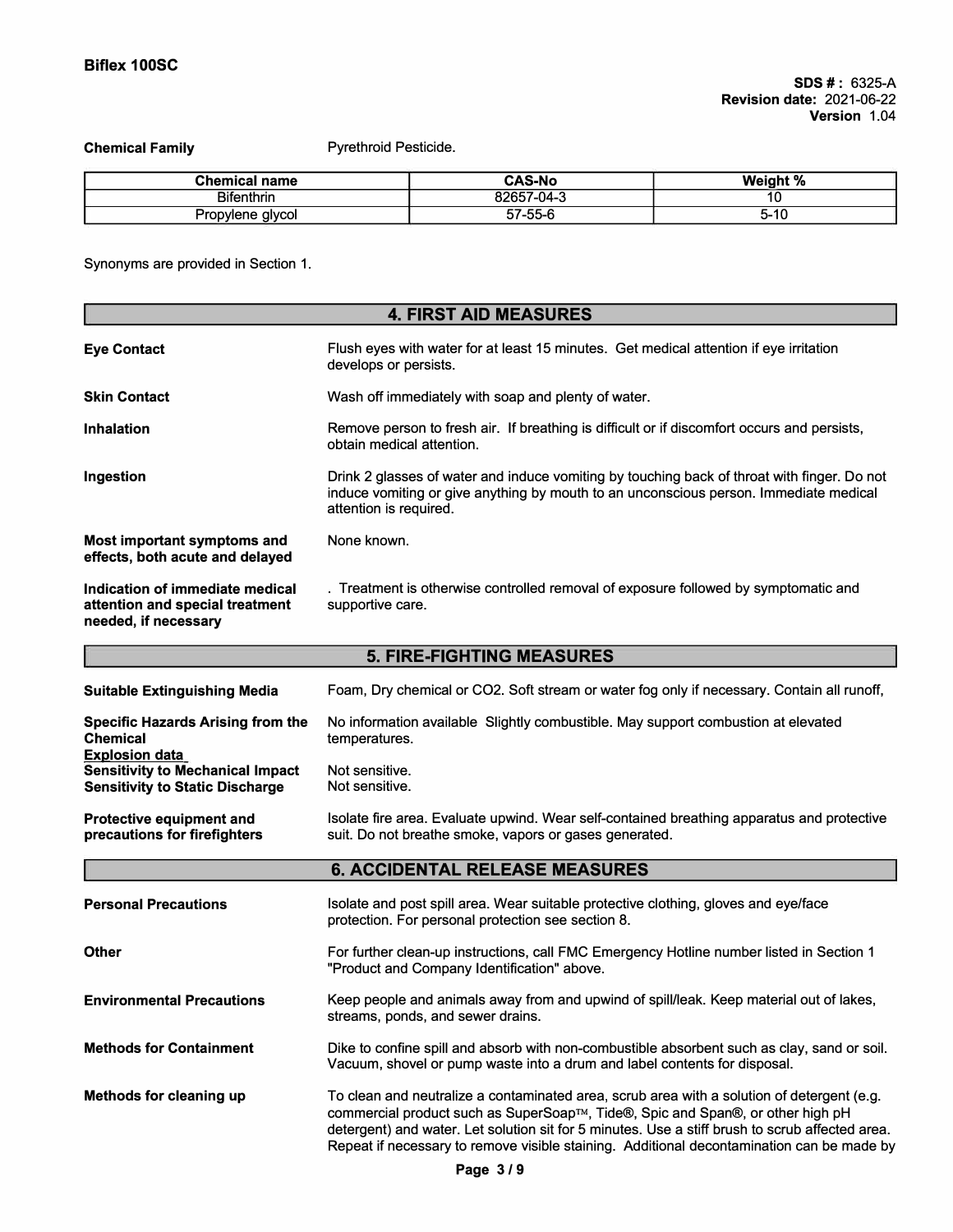#### **SDS** # : 6325-A **Revision date:** 2016-05-26 **Version** 1.04

applying bleach (Clorox® or equivalent) to affected area. Absorb, as above, any excess liquid and add to the drums of waste already collected. Dispose of waste as indicated in Section 13.

## **7. HANDLING AND STORAGE**

**Handling Storage**  Do not contaminate other pesticides, fertilizers, water, food, or feed by storage or disposal. Keep in a dry, cool and well-ventilated place. Keep away from open flames, hot surfaces and sources of ignition. Keep out of reach of children and animals. Keep/store only in original container.

#### **Incompatible products**

## **8. EXPOSURE CONTROLS/PERSONAL PROTECTION**

## **Control parameters**

| <b>Chemical name</b> | <b>British Columbia</b> | <b>Quebec</b> | <b>Ontario TWAEV</b>       | <b>Alberta</b> |
|----------------------|-------------------------|---------------|----------------------------|----------------|
| Propylene glycol     |                         | -             | TWA: 10 mg/m <sup>3</sup>  |                |
| $(57-55-6)$          |                         |               | aerosol only               |                |
|                      |                         |               | TWA: 50 ppm                |                |
|                      |                         |               | aerosol and vapor          |                |
|                      |                         |               | TWA: 155 mg/m <sup>3</sup> |                |
|                      |                         |               | aerosol and vapor          |                |

#### **Appropriate engineering controls**

**Engineering measures**  Provide mechanical local exhaust ventialtion to prevent release of mist into the work area. If release is expected, use respiratory protection. Ventilate all transport vehicles prior to unloading.

## **Individual protection measures, such as personal protective equipment**

None known

| <b>Eye/Face Protection</b>      | For dust, splash, mist or spray exposure, wear chemical protective goggles.                                                                                                                                                                                                                                                                                                                                            |
|---------------------------------|------------------------------------------------------------------------------------------------------------------------------------------------------------------------------------------------------------------------------------------------------------------------------------------------------------------------------------------------------------------------------------------------------------------------|
| <b>Skin and Body Protection</b> | Depending upon concentrations encountered, wear coveralls or long-sleeved uniform and<br>head covering. For larger exposures as in the case of spills, wear full body cover barrier<br>suit, such as a PVC rain suit. Leather items, such as shoes, belts, and watchbands, that<br>become contaminated should be removed and destroyed. Launder all work clothing before<br>reuse (separately from household laundry). |
| <b>Hand Protection</b>          | Wear chemical protective gloves made of materials such as nitrile or neoprene. Wash the<br>outside of gloves with soap and water prior to removal. Inspect regularly for leaks.                                                                                                                                                                                                                                        |
| <b>Respiratory Protection</b>   | For dust, splash, mist or spray exposures wear elastomeric full-face or half mask respirator<br>with appropriate cartridges and/or filters, which is approved for pesticides (U.S.<br>NIOSH/MSHA, EU CEN or comparable certification organization).                                                                                                                                                                    |
| <b>Hygiene measures</b>         | Clean water should be available for washing in case of eye or skin contamination. Wash<br>skin prior to eating, drinking, chewing gum or using tobacco. Shower or bathe at the end of<br>working. Remove and wash contaminated clothing before re-use. Launder work clothing<br>separately from regular household laundry.                                                                                             |
| <b>General information</b>      | If the product is used in mixtures, it is recommended that you contact the appropriate<br>protective equipment suppliers.                                                                                                                                                                                                                                                                                              |

## **9. PHYSICAL AND CHEMICAL PROPERTIES**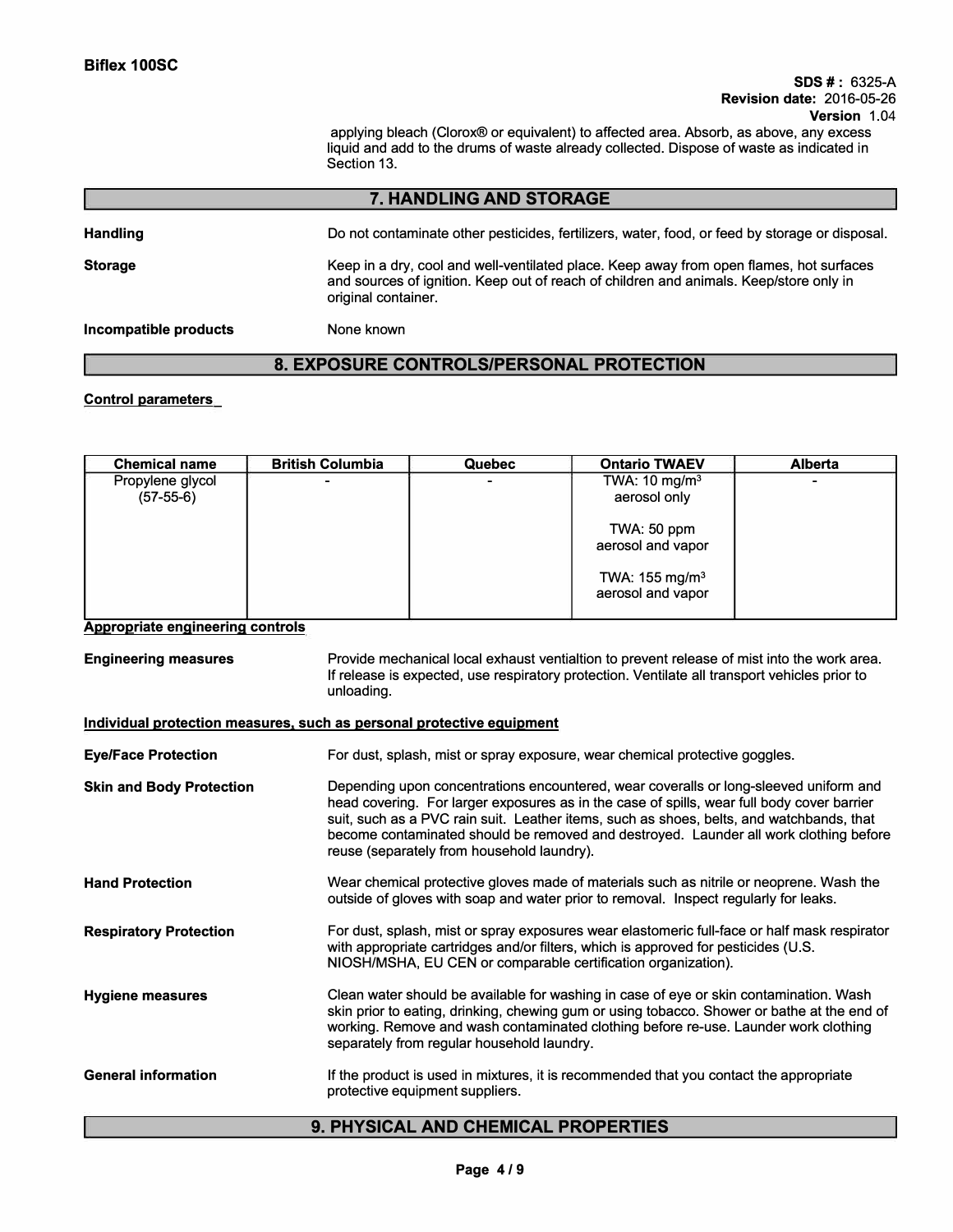## **Information on basic physical and chemical properties**

| <b>Appearance</b>                   | <b>White Liquid</b>                |
|-------------------------------------|------------------------------------|
| <b>Physical State</b>               | Liquid                             |
| Color                               | <b>Translucent, White</b>          |
| Odor                                | Soapy                              |
| <b>Odor threshold</b>               | No information available           |
| рH                                  | 7.0                                |
| <b>Melting point/freezing point</b> | Not applicable                     |
| <b>Boiling Point/Range</b>          | No information available           |
| <b>Flash point</b>                  | > 100 °C / > 212 °F Tag Closed Cup |
| <b>Evaporation Rate</b>             | No information available           |
| <b>Flammability (solid, gas)</b>    | No information available           |
| <b>Flammability Limit in Air</b>    |                                    |
| <b>Upper flammability limit:</b>    | No information available           |
| <b>Lower flammability limit:</b>    | No information available           |
| Vapor pressure                      | No information available           |
| <b>Vapor density</b>                | No information available           |
| <b>Density</b>                      | 1.035 $g/mL$                       |
| <b>Specific gravity</b>             | 1.02-1.04 @ 20 °C                  |
| <b>Water solubility</b>             | Dispersible in water               |
| Solubility in other solvents        | No information available           |
| <b>Partition coefficient</b>        | No information available           |
| <b>Autoignition temperature</b>     | No information available           |
| <b>Decomposition temperature</b>    | No information available           |
| <b>Viscosity, kinematic</b>         | No information available           |
| <b>Viscosity, dynamic</b>           | No information available           |
| <b>Explosive properties</b>         | No information available           |
| <b>Oxidizing properties</b>         | No information available           |
| <b>Molecular weight</b>             | 422.88 (bifenthrin)                |
| <b>Bulk density</b>                 | No information available           |
|                                     |                                    |

# **10. STABILITY AND REACTIVITY**

| <b>Reactivity</b>                                                                                                                       | Not applicable                                                                                                                                                                                   |
|-----------------------------------------------------------------------------------------------------------------------------------------|--------------------------------------------------------------------------------------------------------------------------------------------------------------------------------------------------|
| <b>Chemical Stability</b><br><b>Possibility of Hazardous Reactions</b> None under normal processing.<br><b>Hazardous polymerization</b> | Stable under recommended storage conditions.<br>Hazardous polymerization does not occur.                                                                                                         |
| <b>Conditions to avoid</b><br>Incompatible materials                                                                                    | Heat, flames and sparks<br>None known.<br>Hazardous Decomposition Products Carbon monoxide (CO), Carbon dioxide (CO <sub>2</sub> ), Hydrogen chloride, Hydrogen fluoride,<br>Chlorine, Fluorine, |

# **11. TOXICOLOGICAL INFORMATION**

## **Product Information**

| LD50 Oral                                                                                     | 505 mg/kg (rat) (Based on a similar product)                                                                                                                                                                                          |
|-----------------------------------------------------------------------------------------------|---------------------------------------------------------------------------------------------------------------------------------------------------------------------------------------------------------------------------------------|
| <b>LD50 Dermal</b>                                                                            | > 2000 mg/kg (rabbit) (Based on a similar product)                                                                                                                                                                                    |
| <b>LC50 Inhalation</b>                                                                        | > 8.7 mg/L 4 hr (rat) (Similar product)                                                                                                                                                                                               |
| Serious eye damage/eye irritation<br><b>Skin corrosion/irritation</b><br><b>Sensitization</b> | Similar formulation: Slightly or non-irritating (rabbit).<br>Similar formulation: Slightly or non-irritating (rabbit).<br>Based on a similar formulation, this product is not expected to produce skin sensitization.<br>(guinea pig) |

## **Information on toxicological effects**

**Symptoms** 

Large doses of bifenthrin ingested by laboratory animals produced signs of toxicity including convulsions, tremors and bloody nasal discharge.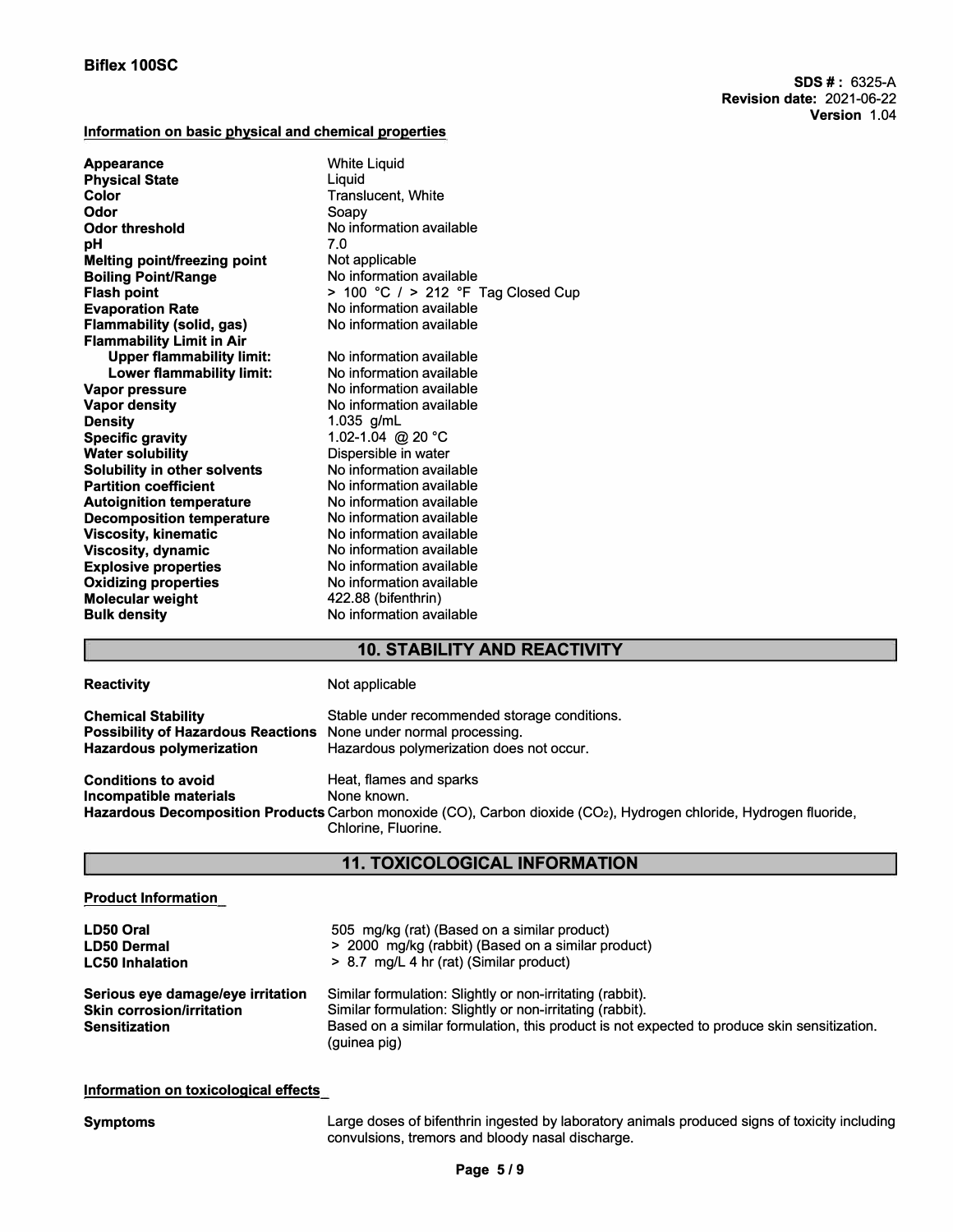# **Delayed and immediate effects as well as chronic effects from short and long-term exposure**

| <b>Chronic toxicity</b>         | Bifenthrin: Long-term exposure caused neurotoxicity (tremors and impaired gait) in the early<br>exposure in animal studies, but tremors disappeared with continued exposure.                 |
|---------------------------------|----------------------------------------------------------------------------------------------------------------------------------------------------------------------------------------------|
| <b>Mutagenicity</b>             | Bifenthrin: Not genotoxic in laboratory studies.                                                                                                                                             |
| <b>Carcinogenicity</b>          | Bifenthrin: Weak treatment-related response for liver adenocarcinomas and benign bladder<br>tumors (lesion) in male mice.                                                                    |
| <b>Neurological effects</b>     | Bifenthrin: Causes clinical signs of neurotoxicity (tremors, impaired gait, excessive<br>salivation) following acute or subchronic exposure. Tremors disappeared with continued<br>exposure. |
| <b>Reproductive toxicity</b>    | Bifenthrin: No toxicity to reproduction in animal studies.                                                                                                                                   |
| <b>Developmental toxicity</b>   | Bifenthrin: Not teratogenic in animal studies.                                                                                                                                               |
| <b>STOT - single exposure</b>   | Causes damage to organs. See listed target organs below.                                                                                                                                     |
| <b>STOT - repeated exposure</b> | Causes damage to organs through prolonged or repeated exposure. See listed target<br>organs below.                                                                                           |
| <b>Target organ effects</b>     | Bifenthrin: Central Nervous System.                                                                                                                                                          |
| <b>Neurological effects</b>     | Bifenthrin: Causes clinical signs of neurotoxicity (tremors, impaired gait, excessive<br>salivation) following acute or subchronic exposure. Tremors disappeared with continued<br>exposure. |
| <b>Aspiration hazard</b>        | No information available.                                                                                                                                                                    |

# **12. ECOLOGICAL INFORMATION**

## **Ecotoxicity**

| Bifenthrin (82657-04-3) |                 |                |        |           |
|-------------------------|-----------------|----------------|--------|-----------|
| Active Ingredient(s)    | <b>Duration</b> | <b>Species</b> | Value  | Units     |
| <b>Bifenthrin</b>       | 96 h LC50       | Fish           | 0.1    | µg/L      |
|                         | 72 h EC50       | Algae          | 0.822  | mg/L      |
|                         | 48 h EC50       | Crustacea      | 0.11   | $\mu$ g/L |
|                         | 21 d NOEC       | <b>Fish</b>    | 0.012  | µg/L      |
|                         | 21 d NOEC       | Crustacea      | 0.0013 | µg/L      |

| Bifenthrin: Moderately persistent. Does not readily hydrolyze. Not readily biodegradable.<br><b>Persistence and degradability</b> |                                                                                                                                                                                                                            |  |  |  |
|-----------------------------------------------------------------------------------------------------------------------------------|----------------------------------------------------------------------------------------------------------------------------------------------------------------------------------------------------------------------------|--|--|--|
| <b>Bioaccumulation</b>                                                                                                            | Bifenthrin: The substance has a potential for bioconcentration.                                                                                                                                                            |  |  |  |
| <b>Mobility</b>                                                                                                                   | Bifenthrin: Immobile. Not expected to reach groundwater.                                                                                                                                                                   |  |  |  |
|                                                                                                                                   | <b>13. DISPOSAL CONSIDERATIONS</b>                                                                                                                                                                                         |  |  |  |
| Waste disposal methods                                                                                                            | Improper disposal of excess pesticide, spray mixture, or rinsate is prohibited. If these<br>wastes cannot be disposed of by use according to label instructions, contact appropriate<br>disposal authorities for guidance. |  |  |  |
| <b>Contaminated Packaging</b>                                                                                                     | Containers must be disposed of in accordance with local, state and federal regulations.<br>Refer to the product label for container disposal instructions.                                                                 |  |  |  |
|                                                                                                                                   | <b>14. TRANSPORT INFORMATION</b>                                                                                                                                                                                           |  |  |  |

| <u>DOT</u>                          | This material is not a hazardous material as defined by U.S. Department of Transportation<br>at 49 CFR Parts 100 through 185.          |
|-------------------------------------|----------------------------------------------------------------------------------------------------------------------------------------|
| <b>Packaging Type</b><br><u>TDG</u> | Non-Bulk<br>Classification below is only applicable when shipped by vessel and is not applicable when<br>shipped by road or rail only. |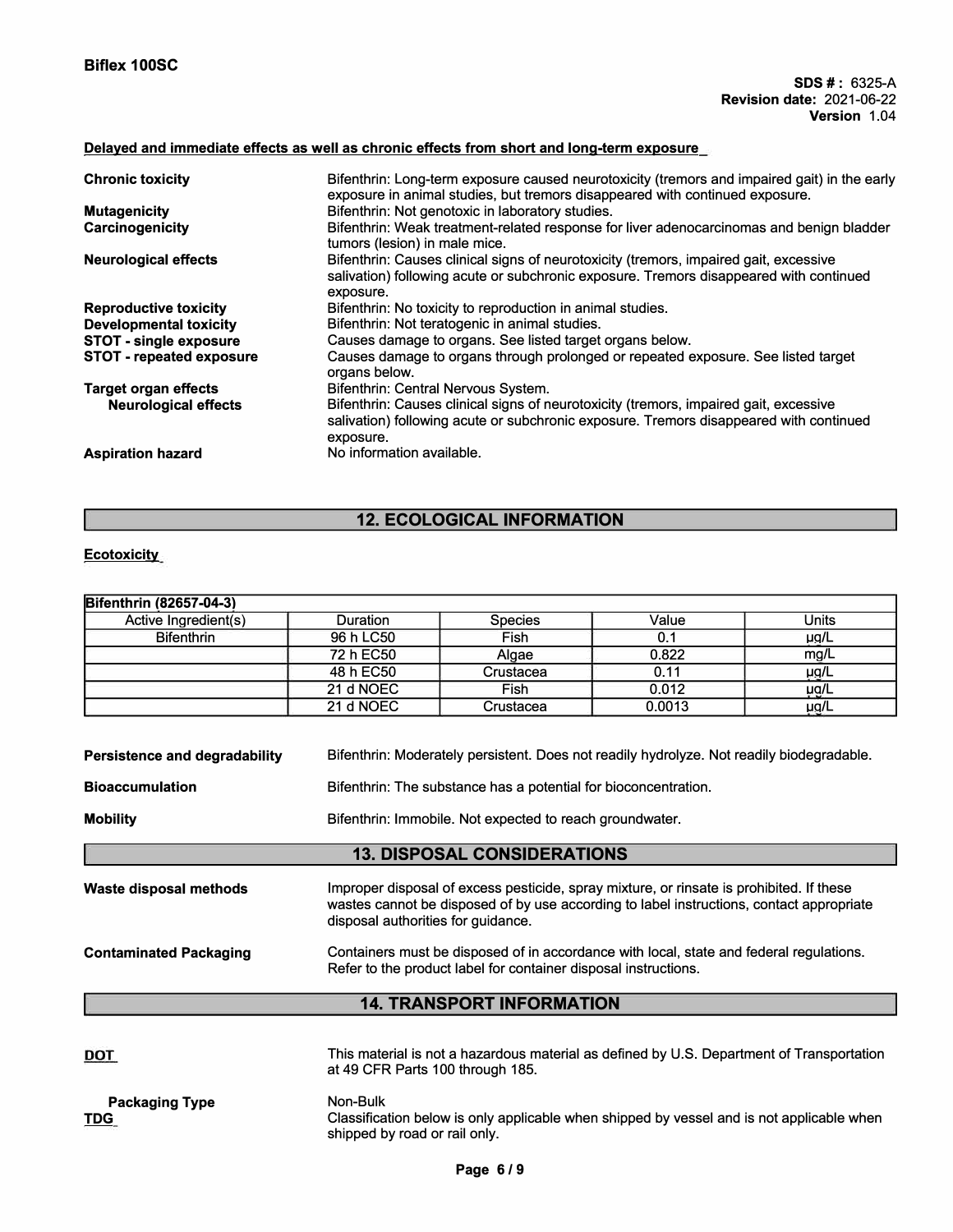| UN/ID no<br><b>Proper Shipping Name</b><br><b>Hazard class</b><br><b>Packing Group</b><br><b>Marine Pollutant</b><br><b>Description</b> | <b>UN3082</b><br>Environmentally hazardous substance, liquid, n.o.s.<br>9<br>Ш<br>Bifenthrin.<br>UN3082, Environmentally hazardous substance, liquid, n.o.s. (Bifenthrin), 9 PG III, Marine<br>Pollutant |
|-----------------------------------------------------------------------------------------------------------------------------------------|----------------------------------------------------------------------------------------------------------------------------------------------------------------------------------------------------------|
| ICAO/IATA.                                                                                                                              | <b>UN3082</b>                                                                                                                                                                                            |
| UN/ID no                                                                                                                                | Environmentally hazardous substance, liquid, n.o.s.                                                                                                                                                      |
| <b>Proper Shipping Name</b>                                                                                                             | 9                                                                                                                                                                                                        |
| <b>Hazard class</b>                                                                                                                     | Ш                                                                                                                                                                                                        |
| <b>Packing Group</b>                                                                                                                    | UN3082, Environmentally hazardous substance, liquid, n.o.s. (Bifenthrin) 9 PG III, Marine                                                                                                                |
| <b>Description</b>                                                                                                                      | <b>Pollutant</b>                                                                                                                                                                                         |
| IMDG/IMO                                                                                                                                | <b>UN3082</b>                                                                                                                                                                                            |
| UN/ID no                                                                                                                                | Environmentally hazardous substance, liquid, n.o.s.                                                                                                                                                      |
| <b>Proper Shipping Name</b>                                                                                                             | 9                                                                                                                                                                                                        |
| <b>Hazard class</b>                                                                                                                     | Ш                                                                                                                                                                                                        |
| <b>Packing Group</b>                                                                                                                    | $F-A. S-F$                                                                                                                                                                                               |
| EmS No.                                                                                                                                 | <b>Bifenthrin</b>                                                                                                                                                                                        |
| <b>Marine Pollutant</b>                                                                                                                 | UN3082, Environmentally hazardous substance, liquid, n.o.s. (Bifenthrin), 9 PG III, Marine                                                                                                               |
| <b>Description</b>                                                                                                                      | Pollutant                                                                                                                                                                                                |

# **15. REGULATORY INFORMATION**

# **U.S. Federal Regulations**

## **SARA 313**

Section 313 of Title Ill of the Superfund Amendments and Reauthorization Act of 1986 (SARA). This product contains a chemical or chemicals which are subject to the reporting requirements of the Act and Title 40 of the Code of Federal Regulations, Part 372:

| <b>Chemical name</b>    | <b>CAS-No</b> | Weight % | <b>SARA 313 - Threshold</b><br>Values % |
|-------------------------|---------------|----------|-----------------------------------------|
| Bifenthrin - 82657-04-3 | 82657-04-3    | 10       | ں.                                      |

## **SARA 311/312 Hazard Categories**

| Acute health hazard               | Yes |
|-----------------------------------|-----|
| Chronic health hazard             | Yes |
| Fire hazard                       | N٥  |
| Sudden release of pressure hazard | No  |
| <b>Reactive Hazard</b>            | N٥  |

## **Clean Water Act**

This product does not contain any substances regulated as pollutants pursuant to the Clean Water Act (40 CFR 122.21 and 40 CFR 122.42)

| <b>Chemical name</b>          | <b>CWA - Reportable</b><br><b>Quantities</b> | <b>CWA - Toxic Pollutants</b> | <b>CWA - Priority</b><br><b>Pollutants</b> | <b>CWA - Hazardous</b><br><b>Substances</b> |
|-------------------------------|----------------------------------------------|-------------------------------|--------------------------------------------|---------------------------------------------|
| Sodium Hydroxide<br>1310-73-2 | 1000 lb                                      |                               |                                            |                                             |

## **CERCLA**

This material, as supplied, contains one or more substances regulated as a hazardous substance under the Comprehensive Environmental Response Compensation and Liability Act (CERCLA) (40 CFR 302):

| <b>Chemical name</b>          | <b>Hazardous Substances RQs</b> | <b>Extremely Hazardous Substances</b><br><b>RQs</b> |
|-------------------------------|---------------------------------|-----------------------------------------------------|
| Sodium Hydroxide<br>1310-73-2 | 1000 lb<br>454 ka               |                                                     |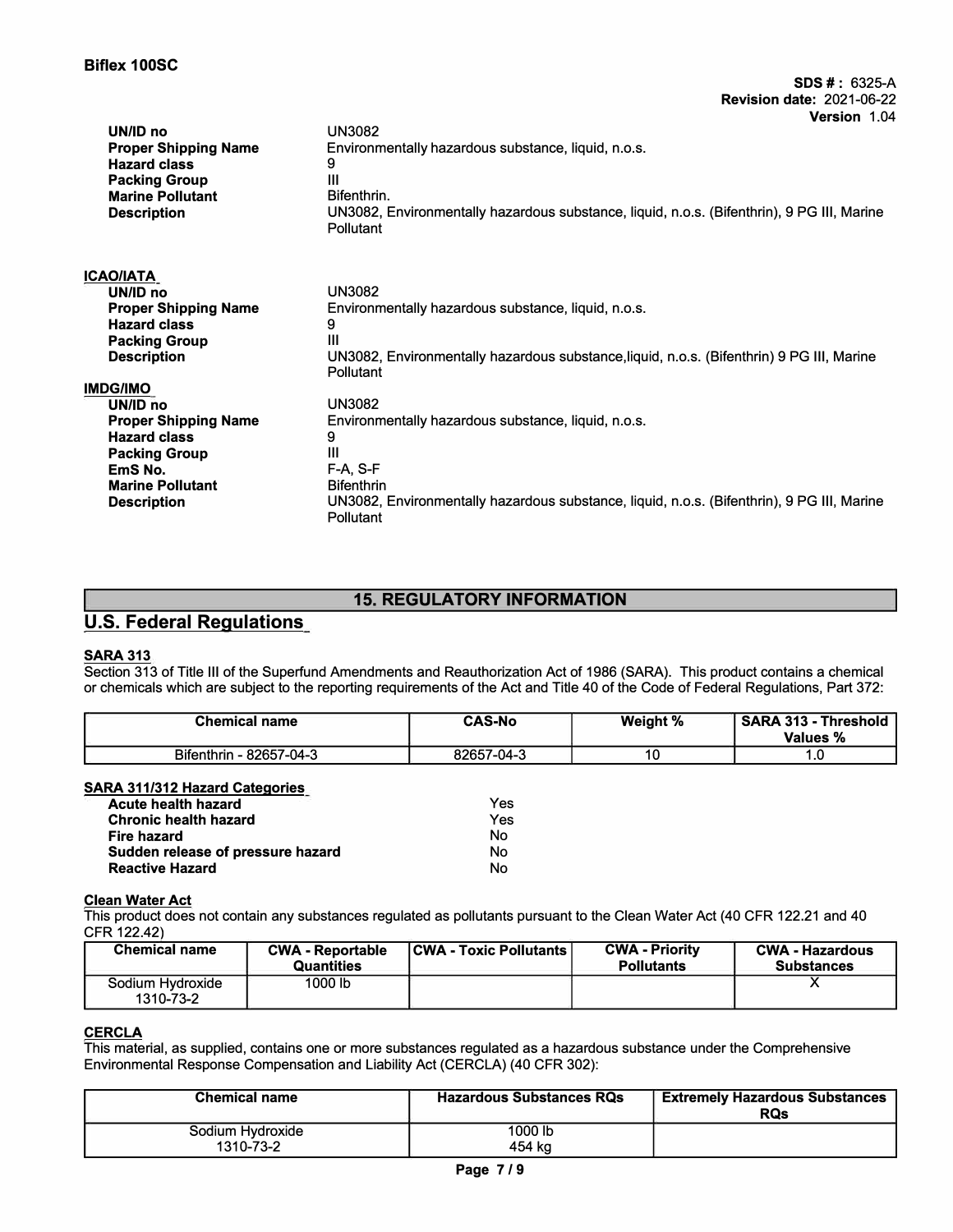#### *FIFRA Information*

*This chemical is* a *pesticide product registered by the Environmental Protection Agency and is subject to certain labeling requirements under federal pesticide law. These requirements differ from the classification criteria and hazard information required for safety data sheets, and for workplace labels of non-pesticide chemicals. Following is the hazard information as required on the pesticide label:* 

## *CAUTION*

*Harmful if swallowed, inhaled or absorbed through skin. This pesticide is extremely toxic to fish and aquatic invertebrates* 

## **US State Regulations**

## **California Proposition 65**

This product contains the following Proposition 65 chemicals:

## **U.S. State Right-to-Know Regulations**

| <b>Chemical name</b>            | New Jersey | Massachusetts | <b>Pennsylvania</b> |
|---------------------------------|------------|---------------|---------------------|
| <b>Bifenthrin</b><br>82657-04-3 |            |               |                     |
| Propylene glycol<br>$57-55-6$   |            |               |                     |

## **International Inventories**

| <b>Chemical name</b>            | <b>TSCA</b><br>States) | <b>DSL</b><br>(United   (Canada) | <b>EINECS/ELINC  </b><br>S (Europe) | <b>ENCS</b><br>(Japan) | China<br>(IECSC) | KECL (Korea) | <b>PICCS</b><br>(Philippines) | <b>AICS</b><br>(Australia) |
|---------------------------------|------------------------|----------------------------------|-------------------------------------|------------------------|------------------|--------------|-------------------------------|----------------------------|
| <b>Bifenthrin</b><br>82657-04-3 |                        |                                  |                                     |                        |                  |              |                               |                            |
| Propylene glycol<br>57-55-6     |                        |                                  |                                     |                        |                  |              |                               |                            |

## **Mexico - Grade**

Moderate risk, Grade 2

| <b>Chemical name</b> | <b>Mexico - Pollutant Release and</b><br><b>Transfer Register - Reporting</b><br><b>Emissions for Fabrication, Process</b><br>or Use - Threshold Quantities | <b>Pollutant Release and Transfer</b><br><b>Register - Reporting Emissions -</b><br><b>Threshold Quantities</b> |  |
|----------------------|-------------------------------------------------------------------------------------------------------------------------------------------------------------|-----------------------------------------------------------------------------------------------------------------|--|
| <b>Bifenthrin</b>    | 100<br>2500 kg/yr                                                                                                                                           | $100$ kg/yr                                                                                                     |  |

## **WHMIS Hazard Class**

D2A - Very toxic materials D2B - Toxic materials



## **16. OTHER INFORMATION**

| <b>NFPA</b> | Health Hazards        | <b> Flammabilitv</b> | <b>Instability</b>     | <b>Special Hazards -</b>    |
|-------------|-----------------------|----------------------|------------------------|-----------------------------|
| <b>HMIS</b> | ົດ∗<br>Health Hazards | <b>Flammability</b>  | <b>Physical hazard</b> | <b>IPersonal Protection</b> |